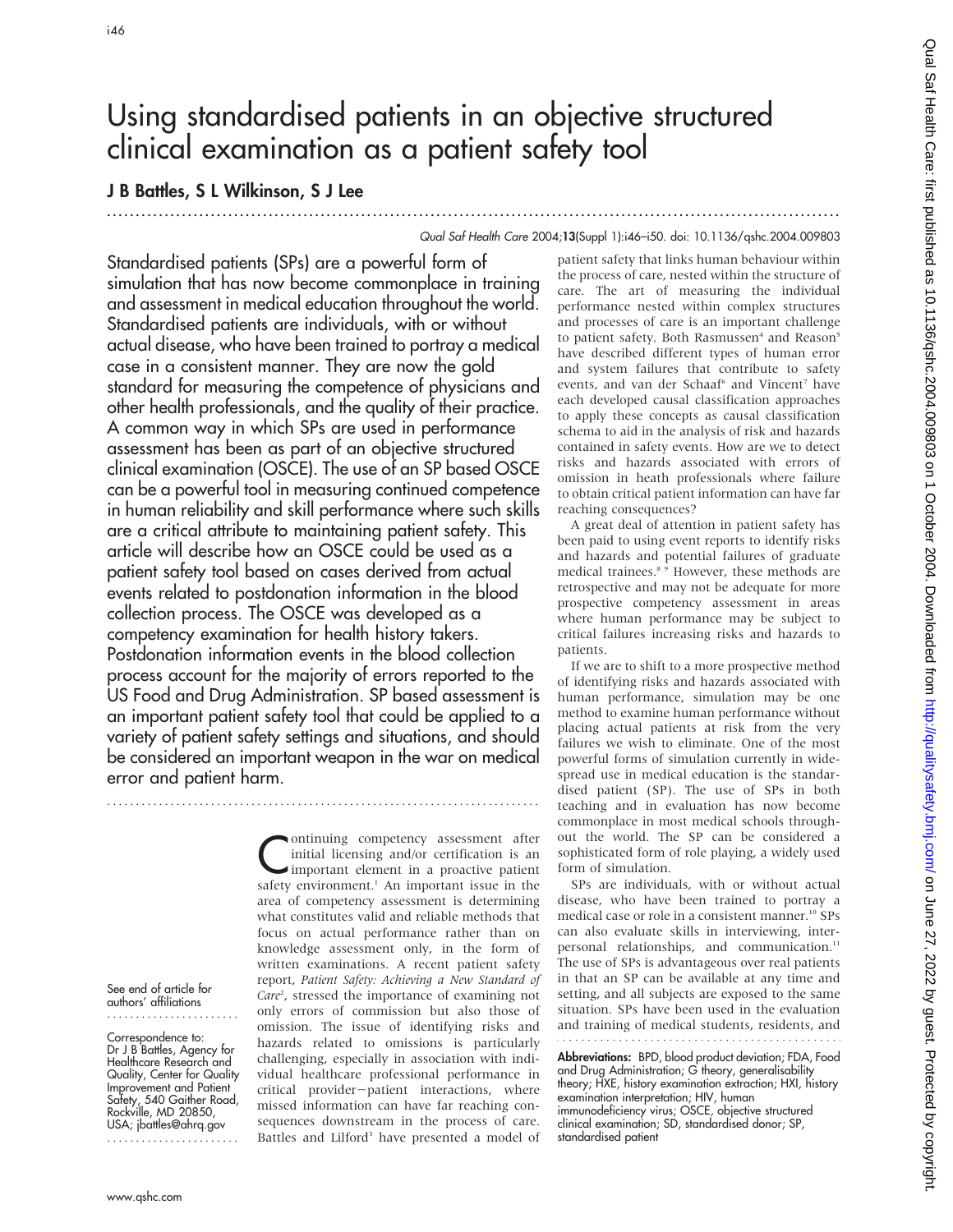practising physicians. With proper training, SPs have been shown to provide consistent and accurate simulations and recordings of performance by medical students and professionals.<sup>12</sup> SPs are now the gold standard for measuring the competence of physicians and the quality of their practice, $13$ and with adequate training are indistinguishable from real patients.<sup>14</sup>

While SP are now widely used in teaching, there has been a parallel growth in SP based performance examinations. One of the most commonly used formats for SP competency based assessment is that of an objective structured clinical examination (OSCE). OSCEs have been used in Canada for certification since the early 1990s. The United States Medical Licensing Examination began using the OSCE format as part of the medical licensing process in the United States in 2004.<sup>15</sup> The OSCE was first described in 1975 by Harden,<sup>16</sup> a pioneer in medical education from Scotland. The OSCE has spread from Scotland to other parts of the UK, North America, Australia, and worldwide. The OSCE is not so much a testing method as it is a flexible approach to test administration. In an OSCE, a variety of methods can be incorporated to obtain an assessment of clinical skills.<sup>16</sup> Examinees in an OSCE rotate around a circuit of stations where they are required to perform a variety of clinical tasks, which could include taking a history from a patient, performing a physical examination, and ordering and interpreting diagnostic studies. Many of these stations incorporate SPs.

Can the lessons learned in using SP based performance assessment be applied to patient safety? We believe that the answer is ''Yes''; the SP based OSCE can be an important patient safety tool and we offer the following case example from transfusion medicine to make our point.

### COMPETENCY EXAMINATION IN TAKING HEALTH **HISTORIES**

Concern over the safety of the world's blood supply following the outbreak of the AIDS epidemic has been with us now for nearly 2 decades.17–21 In transfusion medicine, post-donation information accounts for the majority of events reported by blood and plasma centres to the US Food and Drug Administration (FDA) through a mandatory reporting system, the blood product deviation (BPD) report.<sup>22</sup> The FDA further classifies postdonation information into two categories; information that was known or could have been known at the time of donation, and information not known at the time of the donation.<sup>22</sup> Of the 33 466 total BPD reports submitted the FDA in 2002 from blood and plasma establishments, 22 162 (69.2%) were postdonation information reports, 88.7% of which were known by the donor at the time of donation.<sup>23</sup> This information is most commonly discovered at a subsequent donation attempt.

In 1995, the FDA issued the Guidelines for Quality Assurance in Blood Establishments.<sup>24</sup> These guidelines state that formal competency evaluation programmes analysing both theoretical and practical knowledge of procedures should be implemented. The evaluation could include direct observation, records review, written tests, and internal and external proficiency specimens. We wished to explore a more comprehensive form of competency assessment of our health history takers. Within the USA, donor collection employees undergo an extensive training programme upon hiring. Typically in the USA, at most community blood centres, the donor collection staff is composed of registered nurses, licensed practical nurses, emergency medical technicians, and paramedics. All donor collection staff members are required by FDA regulation to undergo annual competency evaluations.<sup>25</sup> While it is often believed that the donor merely failed to provide information that subsequently led to a BPD report as a result of postdonation information, we wanted to more clearly quantify and understand the role the medical history takers might play regarding these types of reportable events. Implementing the OSCE was an opportunity to examine the predonation history process from a postdonation information focus and to identify improvements that would reduce their occurrence.

#### APPROACH OSCE design

An eight station OSCE incorporating SPs as standardised donors (SDs) was developed to assess the competency of the health history takers at a typical community based blood centre, Hoxworth Blood Center at the University of Cincinnati Medical Center. The OSCE was adapted from the OSCE of the University of Texas Southwestern Medical Center. It was used to provide performance assessment of medical students in their ''Instruction to Medicine'' course, given in the second year of a 4 year curriculum.<sup>26</sup> The OSCE measured two individual skill components: history taking technique (history examination extraction; HXE), and ability to record and interpret a medical history (history examination interpretation; HXI). The SDs evaluated the HXE component with the use of a checklist. The completed donor forms were used to measure the HXI component. The total number of cases, eight, was set a priori, based on previous experience with OSCE administration from 1989. As Swanson and Norcini<sup>27</sup> point out, the greatest threat to reliability in performance examinations is case specificity, where performance on one case does not necessarily predict performance on another, therefore, the number of cases needs to be sufficient to avoid this problem and yet be of a practical length that is reasonable to administer.

## Standardised donor scenarios

The eight SD cases for whole blood donation were designed to evaluate the affective and cognitive skills of the person taking the health history. The cases were based on the postdonation accidents seen at Hoxworth Blood Center. Of the 67 incidences of postdonation information Hoxworth Blood Center reported to the FDA from 1 January to 30 June 1999, over half were related to donors who had visited an area endemic for malaria, but not disclosed that information during the predonation interview process. The next highest group included donors who had received a tattoo or body piercing, followed by donors with high risk behaviour for HIV. Because of the recent interest in bloodborne transmission of bovine spongiform encephalopathy and restriction of travel to the UK for donors, a case was developed to reflect this emerging area of potential postdonation information, even though this had not previously been an area of concern.

| No.            | Gender            | Suitability | <b>Description</b>                                                   |
|----------------|-------------------|-------------|----------------------------------------------------------------------|
| 1              | Female            | Acceptable  | Hormone replacement therapy.<br>Professional ear piercing. No travel |
| $\overline{2}$ | Male or<br>female | Acceptable  | Hypertension medication                                              |
| 3              | Female            | Defer       | Allergy medication. Travel to malaria<br>greas in South Africa       |
| Δ              | Female            | Defer       | Basal skin cancer in 1992. Travel to<br>malaria areas in Belize      |
| 5              | Female            | Defer       | Medication for depression.<br>Unprofessional ear piercing            |
| 6              | Female            | Defer       | Recent flu shot. Treatment for chlamydia                             |
|                | Male              | Acceptable  | Cholesterol medication. <6 months<br>cumulative travel to the UK     |
| 8              | Male              | Defer       | HIV high risk factor                                                 |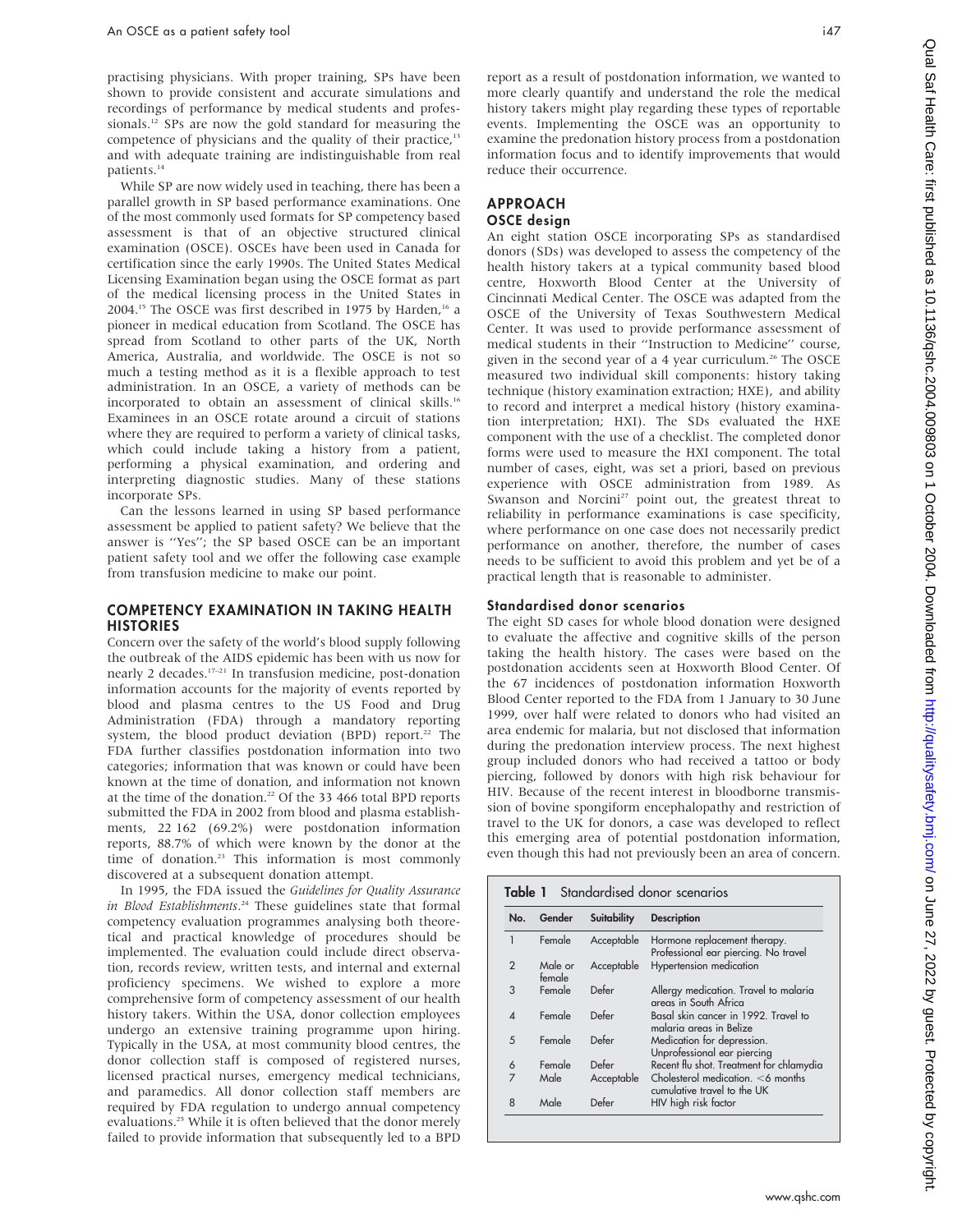The mix of cases was also matched to the national profile of reported events from the FDA. Table 1 lists the eight cases used.

## Standardised donor HXE checklist

A 15 item checklist was developed for the eight cases. The first thirteen of the items were the same for each case, and the last two items were case specific. The items identified specific communication and history taking tasks to evaluate the affective skills (HXE) of the person taking the health history. The items were chosen from literature on medical interviewing and are shown in table 2.28–32 While there are differences between the patient-doctor encounter and the health history taker-potential blood donor encounter, many interview techniques apply to both situations. The SDs were trained in assessing and evaluating the performance of the health history takers based on the checklist items. All items were equally weighted. Satisfactory performance on the item was worth one point and somewhat satisfactory performance was worth half a point.

## Standardised donors

Twelve SDs were recruited to present the eight cases. Eight of the twelve had previous experience as SPs for the University of Cincinnati Medical School. Each SD received information about blood donation, including a donor form, the case information, and a generic checklist. The SDs were trained to present the essential features and history of each case and to answer probable questions posed by the history takers. The SDs were instructed to answer the questions asked by the person taking their health history but not to volunteer information. They were also trained in evaluating the health history takers and in completing the checklists.

## Testing

Over a 1 month period, nine OSCE sessions were conducted at Hoxworth Blood Center, and a total of 56 health history takers were evaluated. At the beginning of each OSCE, instructions were given to each health history taker. The history takers knew that the donors and cases were not "real". A range of 1–8 health history takers was tested per session. Each cubicle assigned to the individual health history taker contained a copy of Hoxworth Blood Center's Donor Selection Standard Operating Procedures,<sup>33</sup> the high risk questions asked of all donors, the book of Donor Medical Criteria,<sup>34</sup> and pens. At the beginning of each encounter, the SD gave the history taker a donor form. The SDs that portrayed the three cases involving travel outside the US and Canada carried copies of world atlases and the Health Information for International Travel, 1999–2000 by the Centers for Disease Control and Prevention,<sup>35</sup> and presented them to the screener

|                | <b>Checklist items</b>         | Score                  |                    |
|----------------|--------------------------------|------------------------|--------------------|
|                | No. Item                       | $(max = 448)$<br>317.5 | Percentage<br>70.9 |
| 1              | Introduced themselves          |                        |                    |
| $\overline{2}$ | Warm and friendly              | 430.5                  | 96.1               |
| 3              | Poised and confident           | 426.5                  | 95.2               |
| 4              | Vocal qualities                | 417.5                  | 93.2               |
| 5              | Nonverbal communication        | 425.5                  | 95.0               |
| 6              | Listening skills               | 426.5                  | 95.2               |
| 7              | Maintain donor comfort         | 425.5                  | 95.0               |
| 8              | Interview style                | 432.0                  | 96.4               |
| 9              | Answers recorded immediately   | 436.0                  | 97.3               |
| 10             | Clarifying questions           | 430.0                  | 96.0               |
| 11             | Confident with decision        | 426.0                  | 95.2               |
| 12             | Explained eligibility/deferral | 433.0                  | 96.7               |
| 13             | Appreciation                   | 430.0                  | 96.0               |

at the start of the encounter. Time limits were not placed on the encounters. The health history takers did not take any physical measurements such as blood pressure, pulse, temperature, or haematocrit. The encounter consisted of asking and answering the questions on the donor form, and the history takers were instructed to base their donor suitability determinations on the questions only. At the conclusion of the encounter, the SD left the history taker and completed the checklist (HXE). The process continued until each health history taker had met with all eight SDs.

## Donor form grading

The donor forms were evaluated for completeness and for the correct determination of donor suitability. Points were assigned based on the required documentation for each scenario. Each donor form was worth a total of 100 points. The donor forms measured the ability to record and interpret a medical history (HXI).

## Statistical analysis

Reliability of the OSCE was determined by calculating generalisability coefficients<sup>36</sup> and a dependability index with cut score<sup>37</sup> for the entire OSCE and each of the two skill components. The Spearman-Brown prophecy formula was used to determine the number of stations needed to achieve a generalisability coefficient or a dependability of 0.8.<sup>38</sup> Statistical analysis was performed using SAS software (version 6.12; SAS Institute, Inc. Cary, NC, USA).39

## FINDINGS

A detailed description of the results and psychometric analysis of this OSCE has been reported elsewhere in the literature.<sup>40</sup> We, will, therefore, only briefly describe the highlights of the results as an example of a patient safety related OSCE.

## Health history taker OSCE scores

Because all 56 history takers participating in the OSCE are employed health professionals who determine donor suitability on a routine basis, high scores for the HXI component were anticipated and expected. A case could be made for the HXI score to be 100 in order to demonstrate competency; however, the cases were designed to test the competency level of all staff. As most of the cases were derived from previous postdonation accident information, determining donor suitability was already shown to be difficult and not a perfect process. While a 100% performance on HXI is highly desirable, and while 25 out of 56 subjects achieved it, the test might have appeared too easy had all the subjects scored 100%.

For most of the history takers, the HXI scores were greater than the HXE scores. In other words, subjects performed better on completing the donor form than on interviewing skills. Ten subjects had an HXE score of <90.00; four of these had HXI scores of 100. The largest range of scores for a sinble subject was an HXI of 100 with HXE of 80.8. These subjects correctly determined donor suitability but obviously some improvement is needed in their interview and interpersonal skills.

Only one person received an HXE score of 100, and no one received a score of 100 on both components. The history taker with the lowest score for HXE also had the lowest score for HXI. In some of the case scenarios, the history takers obtained the correct answer but did not endear themselves to the SDs. One SD commented that one of the history takers made no attempt at personal warmth. How likely would a real donor be to return in this instance? For the subject with the lowest scores in both components, their poor interviewing skills prohibited them from receiving the necessary information to correctly determine donor suitability. Lack of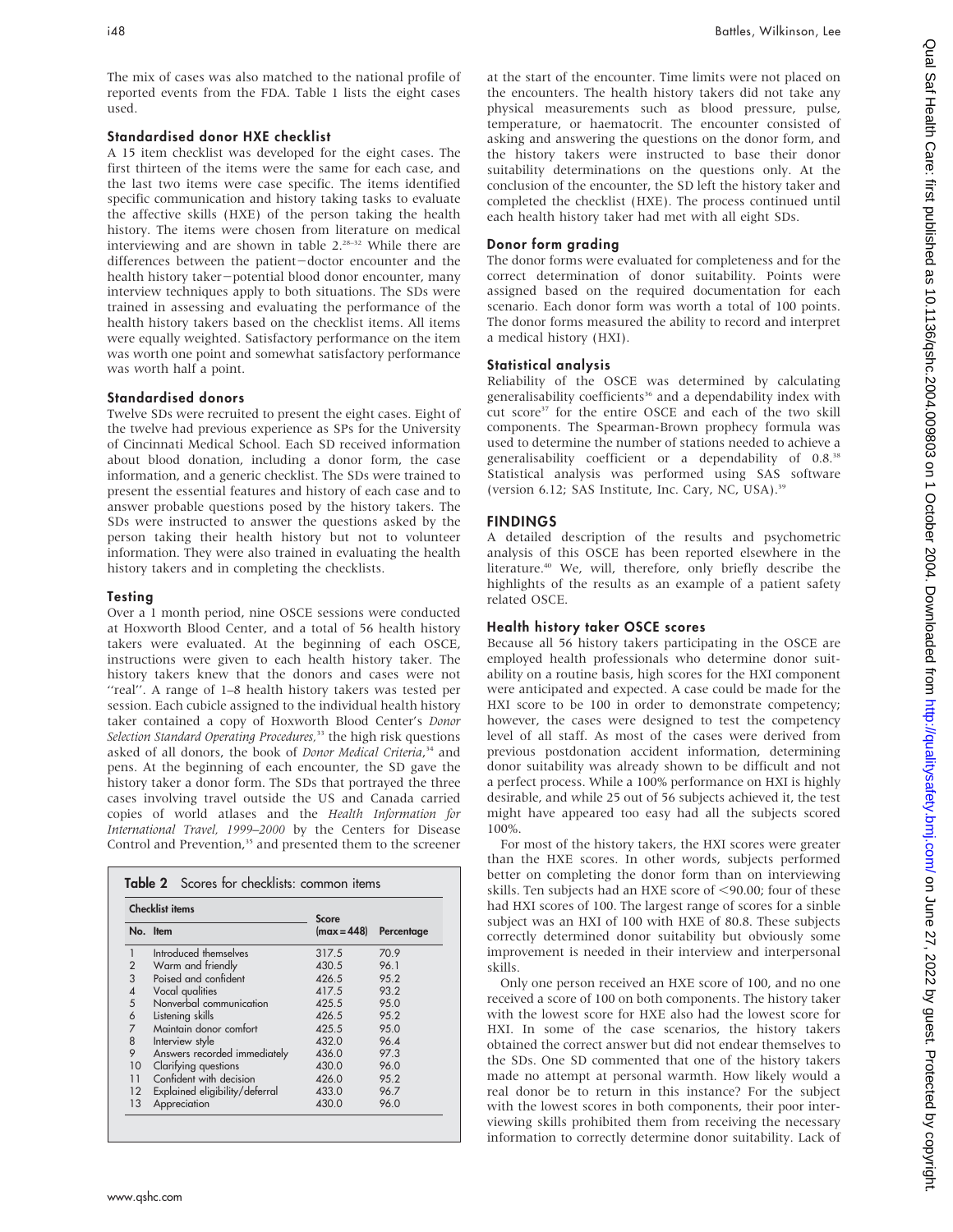knowledge or limited facility in a language (mismatch between patient' and provider's primary language) can be a significant issue in the execution of interviewing skills.

#### Generalisability and dependability

The reliability of this OSCE as determined by generalisability coefficient did not reach the desired level of 0.8. This is common for standardised performance based assessments;<sup>36</sup> <sup>37</sup> the test would have to double in size in order to attain the desired level. The test length required for reliable results is a well documented drawback of OSCEs.<sup>36</sup>

The reliability increased when dependability index with cut score was used. This was anticipated and has been reported in the literature.<sup>41</sup> The reliability was  $>$ 0.8 for the total OSCE score and the HXI component with this method. Using a cut score of 0.9, or 90%, 10 subjects would not have passed the exam based on the HXE score, and one person would not have demonstrated competency based on the HXI score.

#### Competency determination and retraining

Results of the OSCE were reported to the donor collection management team and staff. The failure to defer the SD who had visited South Africa (case 3) and the SD with chlamydia (case 6) were viewed as the most severe errors in the OSCE. From a recipient safety perspective, failing to defer an unsuitable donor is more serious than deferring an acceptable donor. Three history takers were involved in the four incidences and they were retrained by the donor collection department supervisor and re-evaluated. Re-evaluation for the malaria deferral consisted of a written test that involved obtaining information from the Health Information for International Travel, 1999-2000.<sup>35</sup> The history taker who also missed the chlamydia deferral had to take an additional written test that required completing donor forms for three written scenarios. Two of the three history takers had the two lowest total scores for the OSCE. The third had an overall OSCE score of 93.452. The history taker with the lowest score is not from the USA and all eight SDs commented that he had language problems, and was difficult to understand. Because he did not correctly determine donor suitability owing to poor history taking, the donor must now read the questions from the form along with him when he screens potential blood donors.

While correctly determining donor suitability is the main goal of the pre-donation screening, it is not the only determination of a successful interview. Several health history takers correctly completed the donor forms but had low communication scores. In a real donation setting, even if the donor was correctly deferred or accepted, one negative interview experience might result in the donor failing to return to donate blood.

#### Comparing results with other OSCEs

The overall template for the design and administration of this examination demonstrating competency in taking donor history was based on the established OSCE literature and many years of experience in conducting OSCEs in the medical education arena. Thus, we were able to compare the results of this OSCE to others that the primary author had administered. The results of this OSCE matched the patterns results and psychometric results that had previously been achieved.<sup>26 42 43</sup> Achieving this level of comparability was gratifying and encouraging, indicating that the attributes of SP based competency examinations are domain independent.

#### LESSONS

Given the number of BPD reports stemming from postdonation information that are reported to the FDA, the competency of health history takers is an important issue that must be addressed in any discussion in maintaining the safety of the blood supply. The OSCE format represents a valid and reliable format for conducting annual competency assessment as required by the FDA.

There are a number of other important lessons that can be learned from this example of a transfusion based OSCE used as a patient safety tool. Firstly, the OSCE works well at measuring clinical performance in a critical area for patient safety. Secondly, this transfusion example is a confirmation that the standards and protocols for design and data analysis of SP based OSCEs that have emerged from medical education work well in other domains, and for health professionals other than physicians in training. The psychometric protocols already exist for determining the reliability and test performance of such examinations. Thirdly, available resources that can be used to assist in the development and employment of this type of simulation based assessment examinations exist in many settings. Many medical schools have a cadre of individuals who help recruit and train SPs for both teaching and assessment. Those in patient safety are not alone; there is help if providers know where to look for it, especially in medical education units.

The OSCE is a template for a competency assessment examination. While much of the work to date has featured OSCE stations that employ SP and human simulators, this does not mean that nonhuman simulators cannot be used in this format. There are important limitations in using SPs. Assessing invasive procedures is not something that is appropriate or ethical for SPs. In such cases, models and other mechanical or electronic simulators would be the choice. However, the assessment templates and psychometric standards that have emerged from the use of SP based OSCE can be applied to performance assessments with other types of simulators. Thus, advocates of high fidelity simulators should look to the OSCE evidence based literature for help and guidance in designing and evaluating simulator based competency assessment.

There are a number of other applications for SP to be employed in the process of identifying risks and hazards in patient safety. As Norman<sup>12</sup> and colleagues pointed out almost 20 years ago, SPs are indistinguishable from actual patients in actual practice settings, so could be used to detect errors of omission in ambulatory practice settings. SPs may also be able to be used to examine transitions of care where

## Key messages

- SP based OSCEs are valid and reliable tools that can be applied to a variety of patient safety settings to assess continuing competency.
- Extensive literature based evidence to support the design, implementation, and psychometric analysis of results of OSCEs exists, for both SPs and other forms of simulation.
- SPs can be used in other ways to assess the risks and hazards associated with error of omission in the process of care, especially in ambulatory care settings.
- Resources exist to support use of SPs and OSCEs. Many medical schools throughout the world have developed resources to train and recruit SP and conduct OSCEs. These resources could help those in patient safety adopt these assessment techniques
- SPs and OSCE are no longer only for medical education. These forms of simulation can and are being used for licensure, recertification, and continuing competency assessment in a variety of areas.